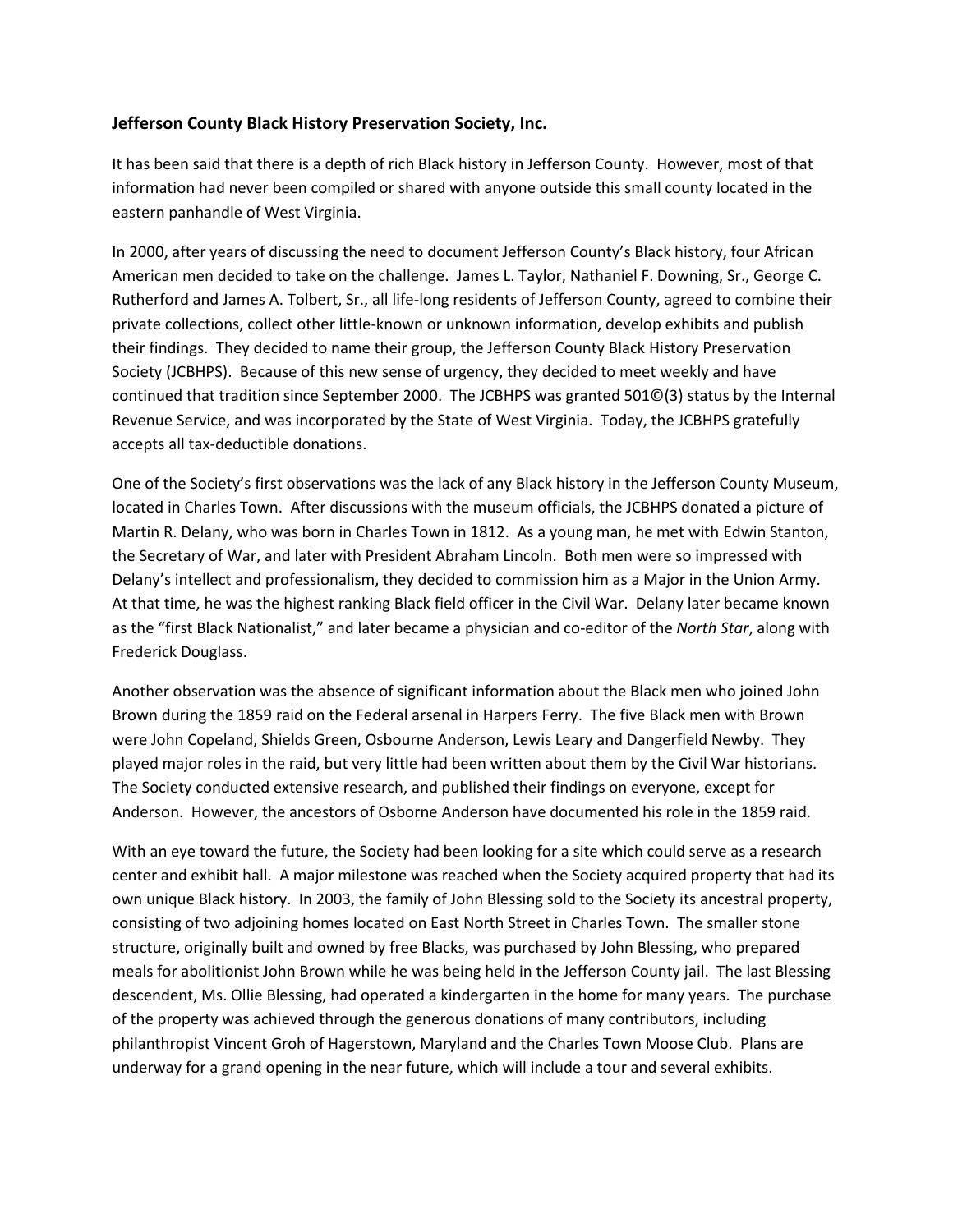The Society has been a major voice in the community since its inception. The organization requested the Jefferson County Board of Education rename the Opportunity Learning Center. In May 2012, the building was renamed the Martin R. Delany Opportunity Learning Center. The Charles Town City Council sub-named South Lawrence Street to Martin R. Delany Place, also at the request of the Society. In addition, the Jefferson County Board of Education named the former Page-Jackson High School athletic field the Ernest M. Dandridge Sports Field, in honor and memory of Mr. Dandridge, who was the last principal of the all-Black high school. The school was closed in 1965, in compliance with the 1954 U.S. Supreme Court desegregation decision.

The Society has received numerous awards for its fine work. The Eastern Panhandle Alumni Chapter of Delta Sigma Theta recognized the group with its coveted Arts and Letters Award for its commitment to Black history. In February 2010, the West Virginia Senate adopted Senate Resolution 29, recognizing the accomplishments of the Society. The Resolution was signed by then Senate President Earl Ray Tomblin. One of the Society's major publications is *African Americans of Jefferson County*, which is a pictorial history of the County's Black citizens. The forward was written by the late U.S. Senator Robert C. Byrd.

 The Society has assembled several exhibits on a wide range of topics including, *Black Education*; *The Old Charles Town Colored Horseshow*; *Jefferson County Black Churches*; *The Green-Copeland American Legion Post #63*; *Page-Jackson High School Drill Corp Cadets*; *Martin R. Delany, First Black Nationalist*; *Military Veterans who served in the Civil War, Spanish-American War, and World Wars I and II*; *World War I and II Draftees Group Pictures*; a World War I Combat Helmet; and a World War II Civil Defense Helmet.

Without the support of countless organizations and individuals, the Society's work wouldn't be possible. Our sincere gratitude goes to Dr. Wallace Boston and the American Public University System; the Jefferson County Board of Education; the Jefferson County Historical Society; the Jefferson County Commission; the Charles Town City Council; West Virginia Senators Herb Snyder and John Unger; House of Delegates Tiffany Lawrence, Stephen Skinner and Paul Espinosa; and former Delegates John Doyle and Robert Tabb for their support and encouragement. Also lending their full support are the Jefferson County Branch of the NAACP; Star Lodge #1; Free and Accepted Masons; the Page Jackson Alumni Association, Inc.; the Storer College National Alumni Association; the Marshall-Mason-Holly American Legion Post #102; and the African-American Community Association of Jefferson County (Fishermen's Hall).

Some of our publications are listed below, however, we encourage you to explore the entire website and send us your comments. The Jefferson County Black History Preservation Society website is located a[t www.jcblackhistory.org.](http://www.jcblackhistory.org/) Take care, be blessed and enjoy your Black history journey!

- 1) *Black History Tour Guide of Charles Town, WV* (Brochure)
- 2) *Charles Town Black Schools* (Poster)
- 3) *Jefferson County Black Schools* (Poster)
- *4) The Capture, Trial and Execution of Shields Green and John Copeland*
- *5) A Collection of Black History News Articles and Events in Jefferson County, WV*